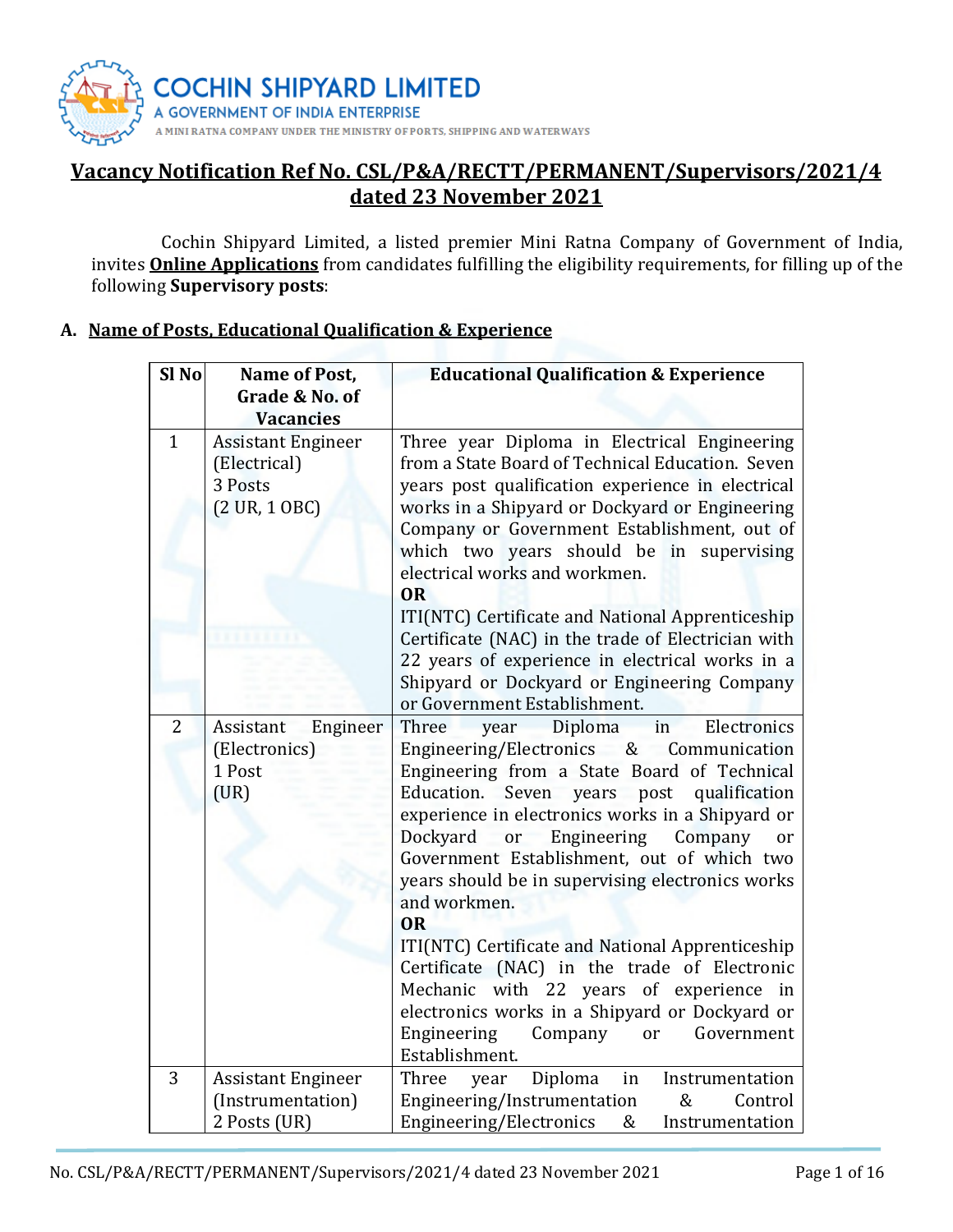

| Sl No          | Name of Post,<br>Grade & No. of                                                                                       | <b>Educational Qualification &amp; Experience</b>                                                                                                                                                                                                                                                                                                                                                                                                                                              |  |  |
|----------------|-----------------------------------------------------------------------------------------------------------------------|------------------------------------------------------------------------------------------------------------------------------------------------------------------------------------------------------------------------------------------------------------------------------------------------------------------------------------------------------------------------------------------------------------------------------------------------------------------------------------------------|--|--|
|                | <b>Vacancies</b>                                                                                                      |                                                                                                                                                                                                                                                                                                                                                                                                                                                                                                |  |  |
|                |                                                                                                                       | Engineering/Applied<br>Electronics<br>&<br>Instrumentation Engineering from a State Board<br>Technical Education. Seven years post<br>of<br>qualification experience<br>in instrumentation<br>works in a Shipyard or Dockyard or Engineering<br>Company or Government Establishment, out of<br>which two years should be in supervising<br>instrumentation works and workmen.<br><b>OR</b><br>ITI(NTC) Certificate and National Apprenticeship<br>Certificate (NAC) in the trade of Instrument |  |  |
|                |                                                                                                                       | Mechanic with 22 years of experience<br>in<br>instrumentation works in a<br>Shipyard<br>or<br>Dockyard<br>or Engineering<br>Company<br><sub>of</sub><br>Government Establishment.                                                                                                                                                                                                                                                                                                              |  |  |
| $\overline{4}$ | <b>Assistant Engineer</b><br>(Welding)<br>20 Posts<br>$(10 \text{ UR})$<br>6 OBC*, 2 SC*,<br>2 EWS)<br>*3 OBC Backlog | Three year Diploma in Mechanical Engineering<br>from a State Board of Technical Education. Seven<br>years post qualification experience in welding<br>works in a Shipyard or Dockyard or Engineering<br>Company or Government Establishment, out of<br>which two years should be in supervising<br>welding works and workmen.<br><b>OR</b>                                                                                                                                                     |  |  |
|                | *1 SC Backlog                                                                                                         | ITI(NTC) Certificate and National Apprenticeship<br>Certificate (NAC) in the trade of Welder with 22<br>years of experience in welding in a Shipyard or<br>Dockyard<br><b>or</b><br>Engineering<br>Company<br>or<br>Government Establishment.                                                                                                                                                                                                                                                  |  |  |
| 5              | <b>Assistant Engineer</b><br>(Structural)<br>10 Posts<br>$(5 \text{ UR})$<br>3 OBC*, 1 SC, 1 EWS)<br>*1 OBC Backlog   | Three year Diploma in Mechanical Engineering<br>from a State Board of Technical Education. Seven<br>years post qualification experience in structural<br>fittings works in a Shipyard or Dockyard or<br>Engineering<br>Company<br>Government<br><b>or</b><br>Establishment, out of which two years should be<br>in supervising structural works and workmen.                                                                                                                                   |  |  |
|                |                                                                                                                       | <b>OR</b><br>ITI(NTC) Certificate and National Apprenticeship<br>Certificate (NAC) in the trade of Sheet Metal<br>Worker with 22 years of experience in structural<br>fittings works in a Shipyard or Dockyard or<br>Engineering<br>Company<br>Government<br>or                                                                                                                                                                                                                                |  |  |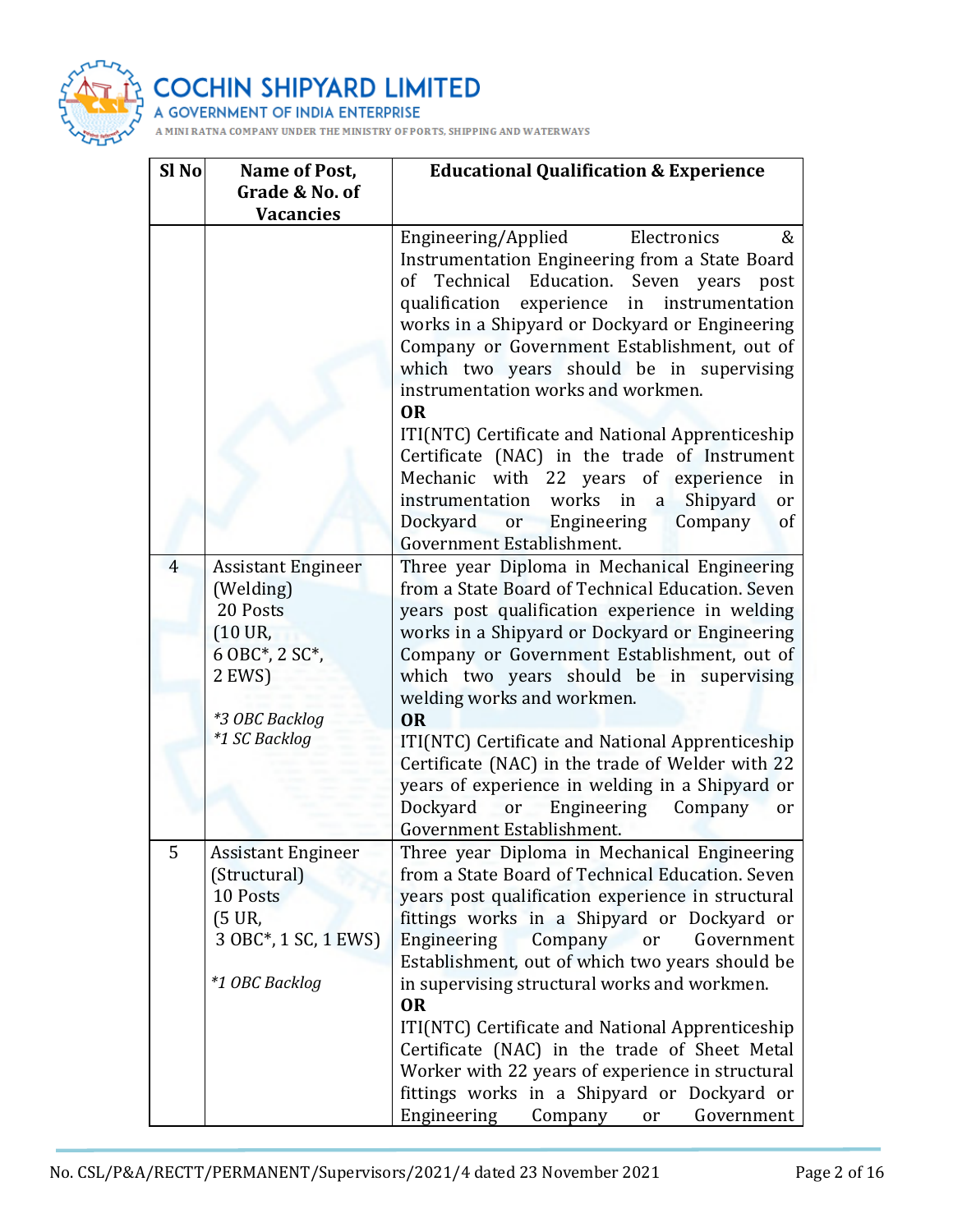

| Sl <sub>No</sub> | Name of Post,                                                                      | <b>Educational Qualification &amp; Experience</b>                                                                                                                                                                                                                                                                                                                                                                                                                                                                                                                                                    |  |  |
|------------------|------------------------------------------------------------------------------------|------------------------------------------------------------------------------------------------------------------------------------------------------------------------------------------------------------------------------------------------------------------------------------------------------------------------------------------------------------------------------------------------------------------------------------------------------------------------------------------------------------------------------------------------------------------------------------------------------|--|--|
|                  | Grade & No. of<br><b>Vacancies</b>                                                 |                                                                                                                                                                                                                                                                                                                                                                                                                                                                                                                                                                                                      |  |  |
|                  |                                                                                    | Establishment.                                                                                                                                                                                                                                                                                                                                                                                                                                                                                                                                                                                       |  |  |
| 6                | <b>Assistant Engineer</b><br>(Pipe)<br>15 Posts<br>(9 UR, 4 OBC*, 1 SC*,<br>1 EWS) | Three year Diploma in Mechanical Engineering<br>from a State Board of Technical Education. Seven<br>years post qualification experience in pipe fitting<br>works in a Shipyard or Dockyard or Engineering<br>Company or Government Establishment, out of<br>which two years should be in supervising piping                                                                                                                                                                                                                                                                                          |  |  |
|                  | *1 OBC Backlog<br>*1 SC Backlog                                                    | works and workmen.                                                                                                                                                                                                                                                                                                                                                                                                                                                                                                                                                                                   |  |  |
|                  |                                                                                    | <b>OR</b><br>ITI(NTC) Certificate and National Apprenticeship<br>Certificate (NAC) in the trade of Fitter Pipe /<br>Plumber with 22 years of experience in pipe<br>fitting works in a Shipyard or Dockyard or<br>Engineering<br>Company<br>Government<br>or<br>Establishment.                                                                                                                                                                                                                                                                                                                        |  |  |
| 7                | <b>Assistant Engineer</b>                                                          | Three year Diploma in Mechanical Engineering                                                                                                                                                                                                                                                                                                                                                                                                                                                                                                                                                         |  |  |
|                  | (Engineering)                                                                      | from a State Board of Technical Education. Seven                                                                                                                                                                                                                                                                                                                                                                                                                                                                                                                                                     |  |  |
|                  | 3 Posts                                                                            | years post qualification experience in machinery                                                                                                                                                                                                                                                                                                                                                                                                                                                                                                                                                     |  |  |
|                  | $(2 \text{ UR}, 1 \text{ OBC})$                                                    | engineering works in a Shipyard or Dockyard or<br>Engineering<br>Company<br>or<br>Government<br>Establishment, out of which two years should be<br>in supervising engineering works and workmen.<br><b>OR</b><br>ITI(NTC) Certificate and National Apprenticeship<br>Certificate (NAC) in the trade of Mechanic Diesel<br>with 22 years of experience in machinery<br>engineering works in Shipyard or Dockyard or                                                                                                                                                                                   |  |  |
|                  |                                                                                    | Engineering Company<br>Government<br>or<br>Establishment.                                                                                                                                                                                                                                                                                                                                                                                                                                                                                                                                            |  |  |
| 8                | <b>Assistant Engineer</b><br>(Electrical Cranes)<br>2 posts<br>(UR)                | Three year Diploma in Electrical Engineering/<br>Electronics<br>Engineering/Electronics<br>&<br>Communication Engineering/ Instrumentation<br>Engineering/Instrumentation<br>Control<br>&<br>Engineering/Electronics<br>&<br>Instrumentation<br>Engineering/Applied<br>Electronics<br>&<br>Instrumentation Engineering from a State Board<br>of Technical Education.<br>Seven years post<br>qualification experience in operation of Electrical<br>Cranes in a Shipyard or Dockyard or Engineering<br>Company or Government Establishment, out of<br>which two years should be in supervisory grade. |  |  |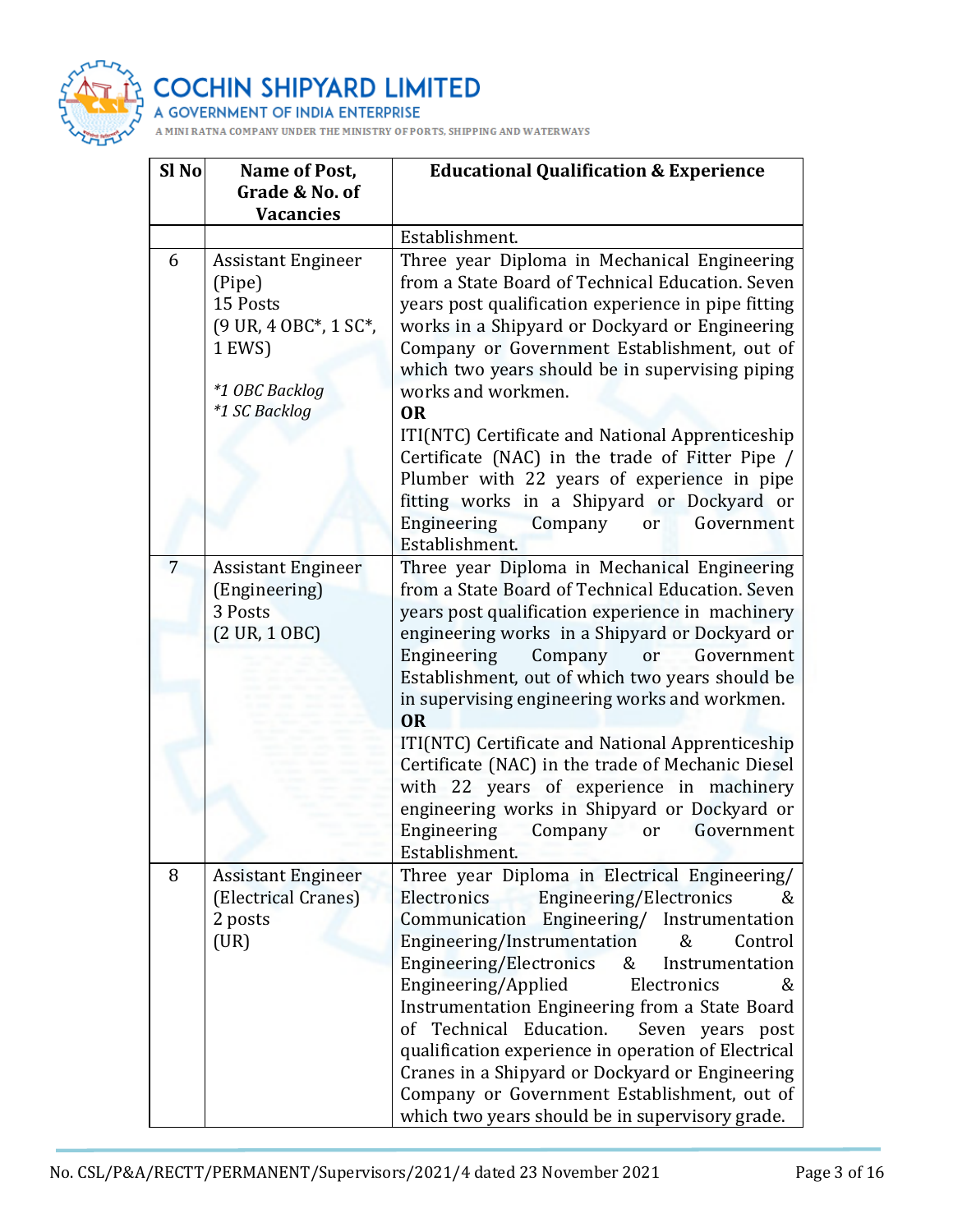

| Sl <sub>No</sub> | Name of Post,<br>Grade & No. of<br><b>Vacancies</b>                                   | <b>Educational Qualification &amp; Experience</b>                                                                                                                                                                                                                                                                                                                                                                                                                                                                                                                                                                                                   |  |
|------------------|---------------------------------------------------------------------------------------|-----------------------------------------------------------------------------------------------------------------------------------------------------------------------------------------------------------------------------------------------------------------------------------------------------------------------------------------------------------------------------------------------------------------------------------------------------------------------------------------------------------------------------------------------------------------------------------------------------------------------------------------------------|--|
|                  |                                                                                       | <b>OR</b><br>ITI(NTC) Certificate and National Apprenticeship<br>Certificate (NAC) in the trade of Electrician<br>/Electronic Mechanic/ Instrument Mechanic with<br>22 years of experience in operation of Electrical<br>Cranes in a Shipyard or Dockyard or Engineering<br>Company or Government Establishment.                                                                                                                                                                                                                                                                                                                                    |  |
| 9                | <b>Assistant Engineer</b><br>(Painting)<br>2 Posts<br>$(1 \text{ UR}, 1 \text{ OBC})$ | a) Degree in Chemistry OR Three year<br>(1)<br>Diploma in any branch of Engineering from a<br>State Board of Technical Education.<br>b) NACE<br>or FROSIO<br>level-I<br>Inspector<br>qualification.<br>c) Seven years post qualification experience in<br>painting works in a Shipyard or Dockyard or<br>Engineering<br>Government<br>Company<br>or<br>Establishment.<br><b>OR</b><br>(II)<br>ITI(NTC)<br>Certificate<br>National<br>and<br>Apprenticeship Certificate (NAC) in the trade of<br>Painter with 22 years of experience in painting<br>works in Shipyard or Dockyard or Engineering<br>Company or Government Establishment.             |  |
| 10               | Accountant<br>2 posts<br>(UR)                                                         | a) Graduate with M.Com and Seven years post<br>qualification experience in Finance/ Accounting<br>in a Government Establishment or Public Sector<br>Undertaking or Private Sector Undertaking.<br><b>OR</b><br>b) Graduate with a pass in CA/CMA Intermediate<br>examination with Five years post qualification<br>experience in Finance / Accounting in a<br>Government Establishment or Public Sector<br>Undertaking or Private Sector Undertaking.<br>Out of the above experience at a) and b), two<br>years experience should be in a Supervisory<br>Grade. Experience of working in a computerized<br>environment would be an added advantage. |  |
| 11               | Assistant<br>Administrative                                                           | Educational qualification:-<br>Essential :-                                                                                                                                                                                                                                                                                                                                                                                                                                                                                                                                                                                                         |  |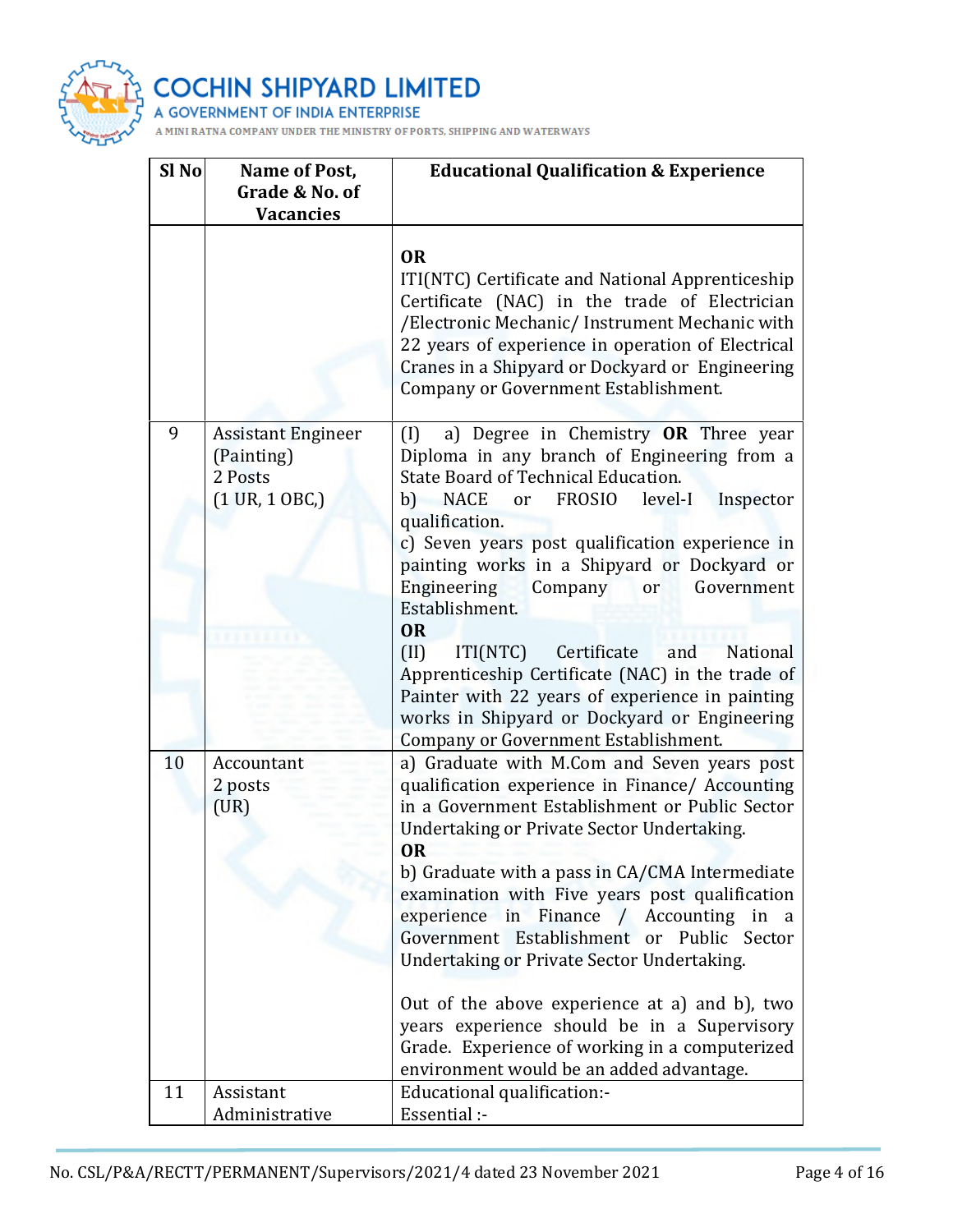

| Sl <sub>No</sub> | Name of Post,                                                             | <b>Educational Qualification &amp; Experience</b>                                                                                                                                                                                                                                                                                                                                                                                                                                                                                     |  |  |
|------------------|---------------------------------------------------------------------------|---------------------------------------------------------------------------------------------------------------------------------------------------------------------------------------------------------------------------------------------------------------------------------------------------------------------------------------------------------------------------------------------------------------------------------------------------------------------------------------------------------------------------------------|--|--|
|                  | Grade & No. of<br><b>Vacancies</b>                                        |                                                                                                                                                                                                                                                                                                                                                                                                                                                                                                                                       |  |  |
|                  | Officer<br>$(1$ Post)<br>(UR)                                             | a)Three year Degree (Bachelor of Arts, Bachelor<br>of Science, Bachelor of Business Administration,<br>Bachelor of Computer Application, Bachelor of<br>Commerce) securing minimum of 60% marks<br>from a recognised University OR<br>b) Three year Diploma in Commercial Practice/<br>Computer Engineering / Information Technology<br>securing minimum of 60% marks from a State<br>Board of Technical Education.                                                                                                                   |  |  |
|                  |                                                                           | Desirable :-<br>Proficiency in Computer Applications like SAP,<br>MS Project, MS Office etc.                                                                                                                                                                                                                                                                                                                                                                                                                                          |  |  |
|                  |                                                                           | Experience :-<br>Essential :-<br>Seven years post qualification experience in<br>matters relating to Office work such as updating<br>ERP system, computerized data entry, Record<br>and Report Generation, maintenance of files,<br>registers and records in Human Resources or<br>Personnel Department or Establishment<br>or<br>Administrative section of a<br>· Public sector company or<br>• Private Company or<br>• Commercial Organization or<br>• Banks / Insurance Company or<br>Government<br>Semi<br>Government<br>$\prime$ |  |  |
|                  |                                                                           | Board/Company/ Establishment.<br>Out of the above experience, two years should be<br>in a Supervisory grade.<br>Desirable:<br>Experience in matters relating to Human<br>Time / Leave /shift /overtime<br>Resource,<br>management.                                                                                                                                                                                                                                                                                                    |  |  |
| 12               | <b>Assistant Engineer</b><br>(Information<br>Technology)<br>$1$ post (UR) | Educational Qualification :-<br>Essential:-<br>a) Three year Degree in Computer Science /<br>Information Technology / Computer Application                                                                                                                                                                                                                                                                                                                                                                                            |  |  |
|                  |                                                                           | securing<br>minimum<br>of $60\%$<br>marks<br>from<br>a                                                                                                                                                                                                                                                                                                                                                                                                                                                                                |  |  |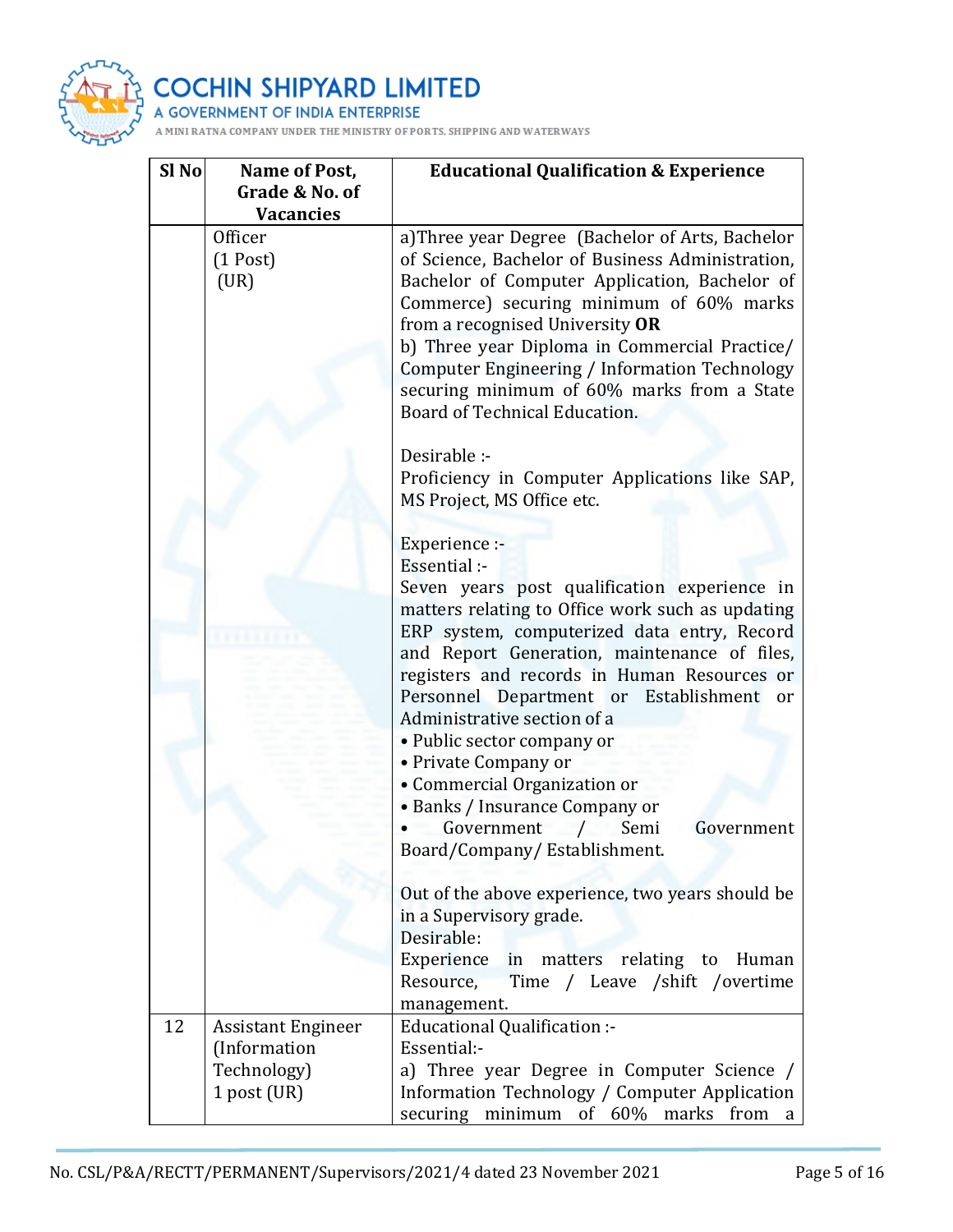

| Sl <sub>No</sub> | Name of Post,<br>Grade & No. of<br><b>Vacancies</b> | <b>Educational Qualification &amp; Experience</b>                                                                                                                                                                                                                |  |  |
|------------------|-----------------------------------------------------|------------------------------------------------------------------------------------------------------------------------------------------------------------------------------------------------------------------------------------------------------------------|--|--|
|                  |                                                     | recognised University. OR<br>b) Three year Diploma in Computer Engineering<br>/ Information Technology securing minimum of<br>60% marks from a State Board of Technical<br>Education.                                                                            |  |  |
|                  |                                                     | Desirable<br>A valid certification from reputed agencies or<br>Networking/Systems<br>organizations<br>on<br>Management.                                                                                                                                          |  |  |
|                  |                                                     | Experience :<br>Seven years post qualification experience in IT<br>department/section of a Government/ Semi-<br>Government Company or Establishment/Public<br>Sector Undertaking/Private Company, out of<br>which two years should be in a supervisory<br>grade. |  |  |

\*Backlog vacancies

Three posts out of the above 62 posts are earmarked for Persons with Benchmark Disabilities (PwBD). The detailed physical requirements and categories identified are at clause E (b).

#### B. Scale of Pay & Benefits:

a) Grade and Pay Scale : -

| Grade | Pay Scale         |
|-------|-------------------|
| nс    | ₹ 28000-3%-110000 |

b) Monthly Emoluments as on date:-

| SI.<br>N <sub>o</sub> | <b>Wage type</b>              | Amount (`) |  |
|-----------------------|-------------------------------|------------|--|
|                       | Basic pay                     | ₹28000     |  |
|                       | DA (at present 27.20%)        | ₹7616      |  |
| 3                     | HRA (at present 18%) at Kochi | ₹5040      |  |
|                       | Perks & Allowances (35%)      | ₹ 9800     |  |
|                       | <b>Total</b>                  |            |  |

c) The other benefits include Superannuation Pension (NPS), Contributory Provident Fund, Accident Insurance coverage, Reimbursement of Medical expenses under the Contributory Medical Insurance policy, Leave encashment, Performance related Payment etc. as admissible.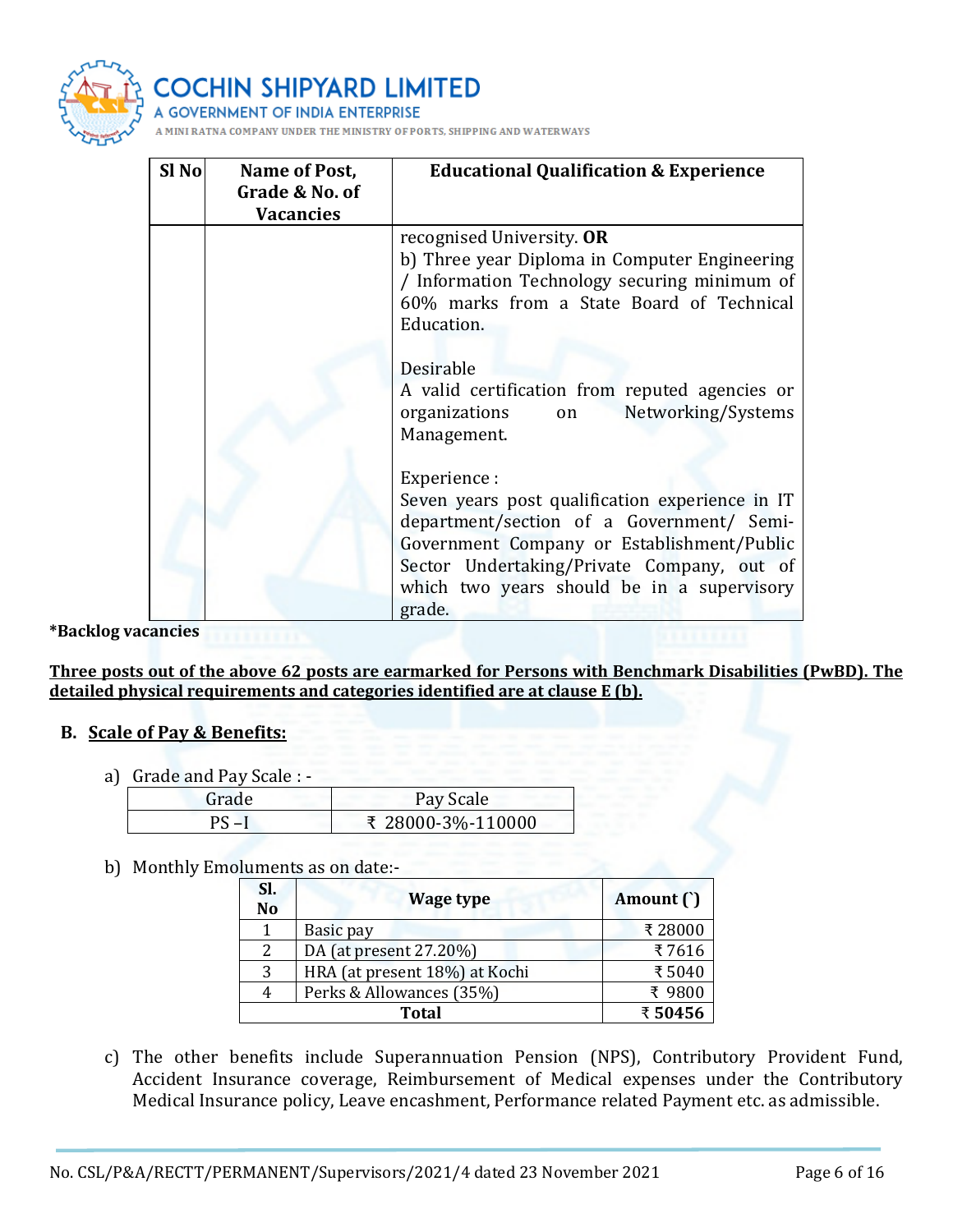

d) Selected candidates shall be placed in the minimum of the pay scale and Pay protection will not be considered.

# C. Age:

- a) The upper age limit prescribed for the posts shall not exceed 45 years as on 20 December 2021, i.e. applicants should be born on or after 21 December 1976. The upper age limit is relaxable by 3 years for OBC (Non-Creamy Layer) candidates and 5 years for SC/ST candidates in posts reserved for them. The upper age limit is further relaxable by two years for applicants who are in the regular employment of CSL.
- b) Age relaxation for Persons with Benchmark Disabilities (PwBD) and Ex-servicemen shall be as per Government of India guidelines. However, in no case, age limit after applying all age relaxations shall exceed 50 years.

#### D. Method of Selection:

- a) The method of selection shall include :-
	- (i) Phase I Online test (Objective Type 40 Marks & Descriptive type 40 Marks)
	- (ii) Phase II Power point presentation on work experience (20 Marks)
- b) The Objective type Online test shall be of 45 minutes duration and consists of two parts -General (Part A) and Discipline related (Part B). Part A comprises of General Knowledge, General English, Reasoning and Quantitative Aptitude. The Descriptive type written test shall be of 40 marks, 90 minutes duration comprising of Subject based questions. The pattern of the Objective Type Online Test question paper, number of questions and allotment of marks is detailed under:

| No. of questions in each section/ marks per section* |         |           |              |            | Total         | no. |      |
|------------------------------------------------------|---------|-----------|--------------|------------|---------------|-----|------|
| General                                              | General | Reasoning | Quantitative | Discipline | questions     |     | for  |
| Knowledge                                            | English |           | Aptitude     | related    | Objective     |     | type |
|                                                      |         |           |              |            | Online test / |     | Max  |
|                                                      |         |           |              |            | marks         |     |      |
|                                                      |         |           |              | 20         |               | 40  |      |

\*Each question carries one mark. There shall be no negative marks.

- c) Depending upon the number of online applications, the Phase I shall be held at Kochi or at any place in Kerala as decided by CSL and also other than through online mode. The allocation of examination centre shall be at the sole discretion of CSL.
- d) The merit list for each post shall be prepared on the basis of marks secured by candidates in the Phase -I. In case, same marks secured by more than one candidate, marks scored in the discipline part of the Objective type test shall be the basis of determining the order of merit list. In case of a tie thereafter, relative merit shall be decided based on seniority in age.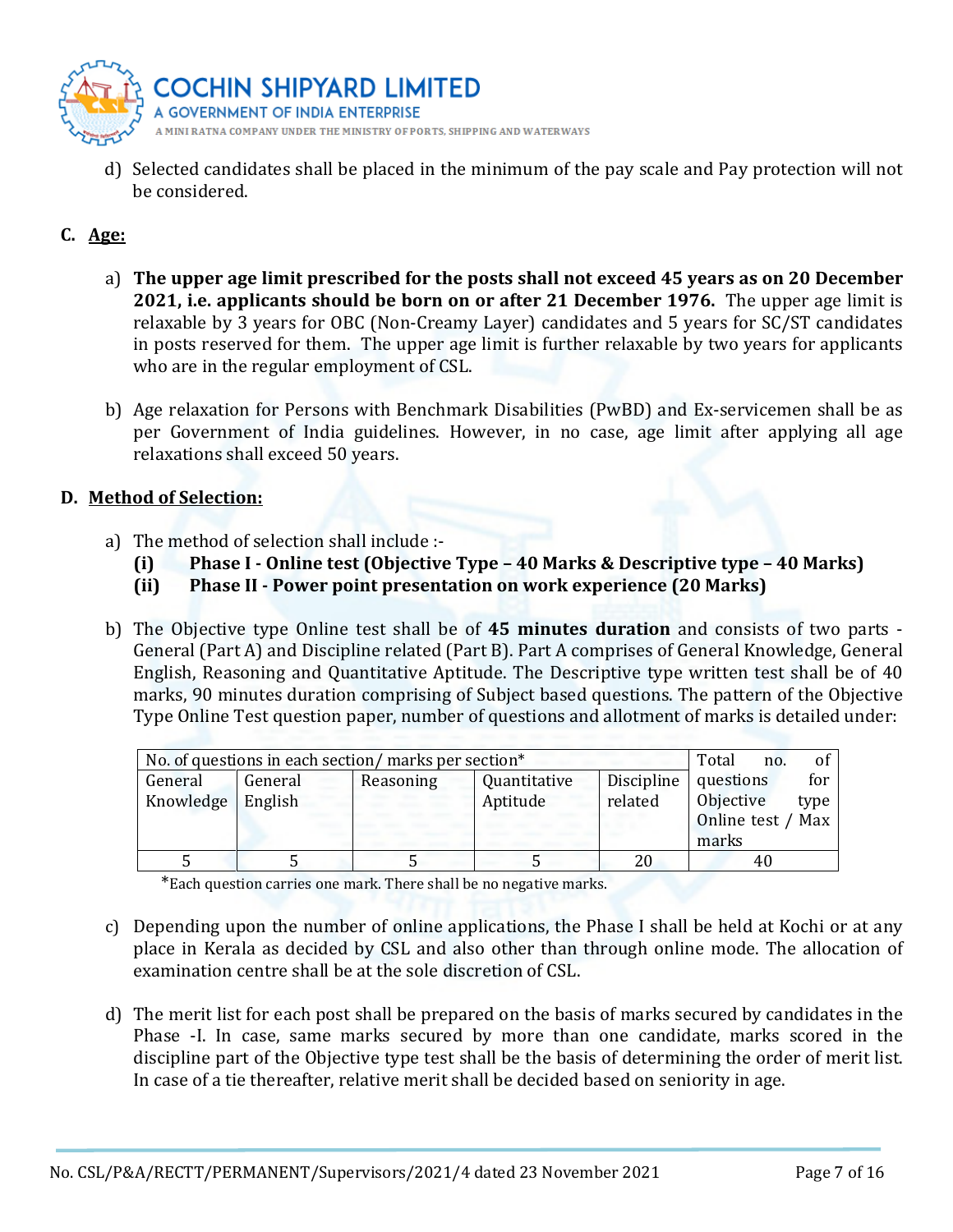

e) Candidates scoring the minimum marks as given below in the objective type test and in the descriptive type test shall be considered for certificate verification.

General candidates – 50 % of Total Marks of each test OBC candidates – 45 % of Total Marks of each test SC/ST/PwBD candidates – 40 % of Total Marks of each test

- f) Only those candidates who successfully complete the certificate verification shall be shortlisted to attend the Phase-II. For posts at Sl Nos. 1 to 3 and 7 to 12 of item A above, short list will be prepared in the ratio of 10 candidates against one post in the order of merit. For posts at Sl Nos. 4 to 6, the candidates in the ratio of 6 candidates against one post shall be shortlisted for Phase II. For such shortlisting, candidates belonging to reserved category in the merit list shall also be counted against merit as well as reservation post.
- g) Phase II (Power Point Presentation), shall be held at CSL, Kochi, or any other location as decided by CSL or through electronic media in view of Covid-19 pandemic situation. Power Point Presentation shall be of duration not more than ten minutes highlighting the work experience of candidates.
- h) Rank lists of candidates who qualified in all the phases shall be prepared based on the total marks secured by the candidates in Phase I & Phase II. In case, same aggregate marks is secured by more than one candidate, marks scored in the discipline part of the Objective type test shall be the basis of determining the order of mark list. In case of a tie thereafter, relative merit shall be decided based on seniority in age.
- i) Depending upon the number of online applications received, CSL reserves the right to scrutinise applications for various posts and prepare shortlist of candidates based on meeting eligibility requirements ascertained through the certificates uploaded by the applicants in the online application portal and only such shortlisted candidates may be permitted to attend the selection process.

# E. Conditions:

# a) Reservation:

- (i) Government of India Directives on reservation applicable for Scheduled Caste (SC)/ Scheduled Tribe (ST)/ Other Backward Class (OBC)/ Economically Weaker Sections (EWS)/ Persons with Benchmark Disabilities (PwBD)/ Ex-servicemen (ESM) candidates shall apply.
- (ii) Applicants belonging to SC or ST or OBC (Non Creamy Layer), applying against reserved vacancies should produce a *valid recent community certificate* issued by the Revenue Authority not below the rank of the Thahsildar, failing which their candidature shall not be considered against the reserved posts, and for other concessions/relaxations applicable to the categories.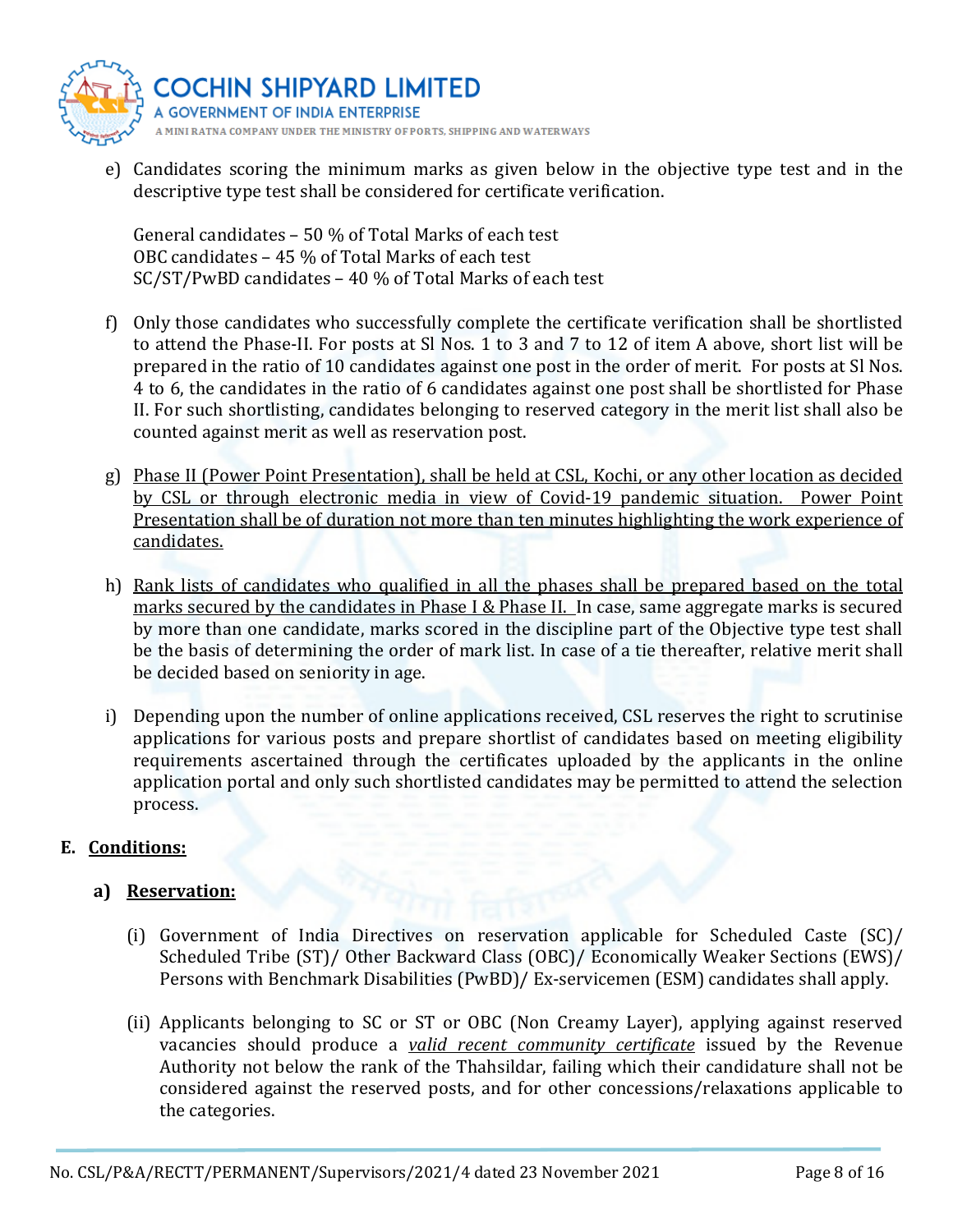

- (iii) Applicants belonging to EWS category should produce a valid Income and Asset Certificate issued by any of the following authorities in the prescribed format. This certificate shall only be accepted as proof of applicant's claim as belonging to EWS, failing which their candidature shall not be considered against reservation under EWS category:
	- District Magistrate/Additional District Magistrate/ Collector/ Deputy Commissioner/Additional Deputy Commissioner/ 1st Class Stipendary Magistrate/ Sub-Divisional Magistrate/ Taluka Magistrate/ Executive Magistrate/ Extra Assistant Commissioner
	- Chief Presidency Magistrate/Additional Chief Presidency Magistrate/ Presidency Magistrate
	- Revenue Officer not below the rank of Tahsildar and
	- Sub-Divisional Officer or the area where the candidate and/or his family normally resides
- (iv) In the case of Persons With Benchmark Disabilities, the degree of disability should be a minimum of 40%. The applicant should submit a valid Certificate of disability to this effect in the prescribed format obtained from a notified authority by Government of India / State Government.

| Sl.<br><b>No</b> | <b>Name of Posts</b>           |          | <b>Categories of Persons with</b><br><b>Benchmark Disabilities (PwBD)</b><br>as per clause 2.2 of<br>DoPT OM No.36035/02/2017-<br>Estt (Res) dated 15.01.2018 | <b>Physical Requirements</b>              |
|------------------|--------------------------------|----------|---------------------------------------------------------------------------------------------------------------------------------------------------------------|-------------------------------------------|
| (i)              | Assistant<br>(Electrical)      | Engineer | Categories of PwBD under clauses<br>$2.2$ (b & c)                                                                                                             | S, ST, W, BN, PP, KC, MF, SE,<br>RW, C    |
| (ii)             | Assistant<br>(Electronics)     | Engineer | Categories of PwBD under<br>clauses 2.2 ( $\mathbf b \& \mathbf c$ )                                                                                          | S, ST, W, BN, MF,<br>SE, RW, H, C         |
| (iii)            | Assistant<br>(Instrumentation) | Engineer | Categories of PwBD under clauses<br>2.2 ( $b & c$ )                                                                                                           | S, ST, W, BN, L, PP, KC, MF, SE,<br>RW, C |
| (iv)             | Assistant<br>(Welding)         | Engineer | Categories of PwBD under clauses<br>$2.2$ (b & c)                                                                                                             | S, ST, W, BN, MF, SE                      |
| (v)              | Assistant<br>(Structural)      | Engineer | Categories of PwBD under clauses<br>2.2 (a, b & c)                                                                                                            | S, ST, BN, L, MF, SE                      |
| (vi)             | Assistant<br>(Pipe)            | Engineer | Categories of PwBD under clauses<br>2.2 (a, b & c)                                                                                                            | S, ST, W, PP, L, KC, MF, SE, C            |
| (vii)            | Assistant<br>(Engineering)     | Engineer | Categories of PwBD under clauses<br>2.2 ( $b & c$ )                                                                                                           | S, ST, W, BN, KC, MF, SE, RW,<br>H, C     |
| (viii)           | Assistant<br>(Painting)        | Engineer | Categories of PwBD under clauses<br>2.2 ( $\frac{1}{2}$ & c)                                                                                                  | S, ST, W, BN, PP, KC, SE                  |

# b) Physical Requirements for Persons with Benchmark Disabilities (PwBD) for the posts: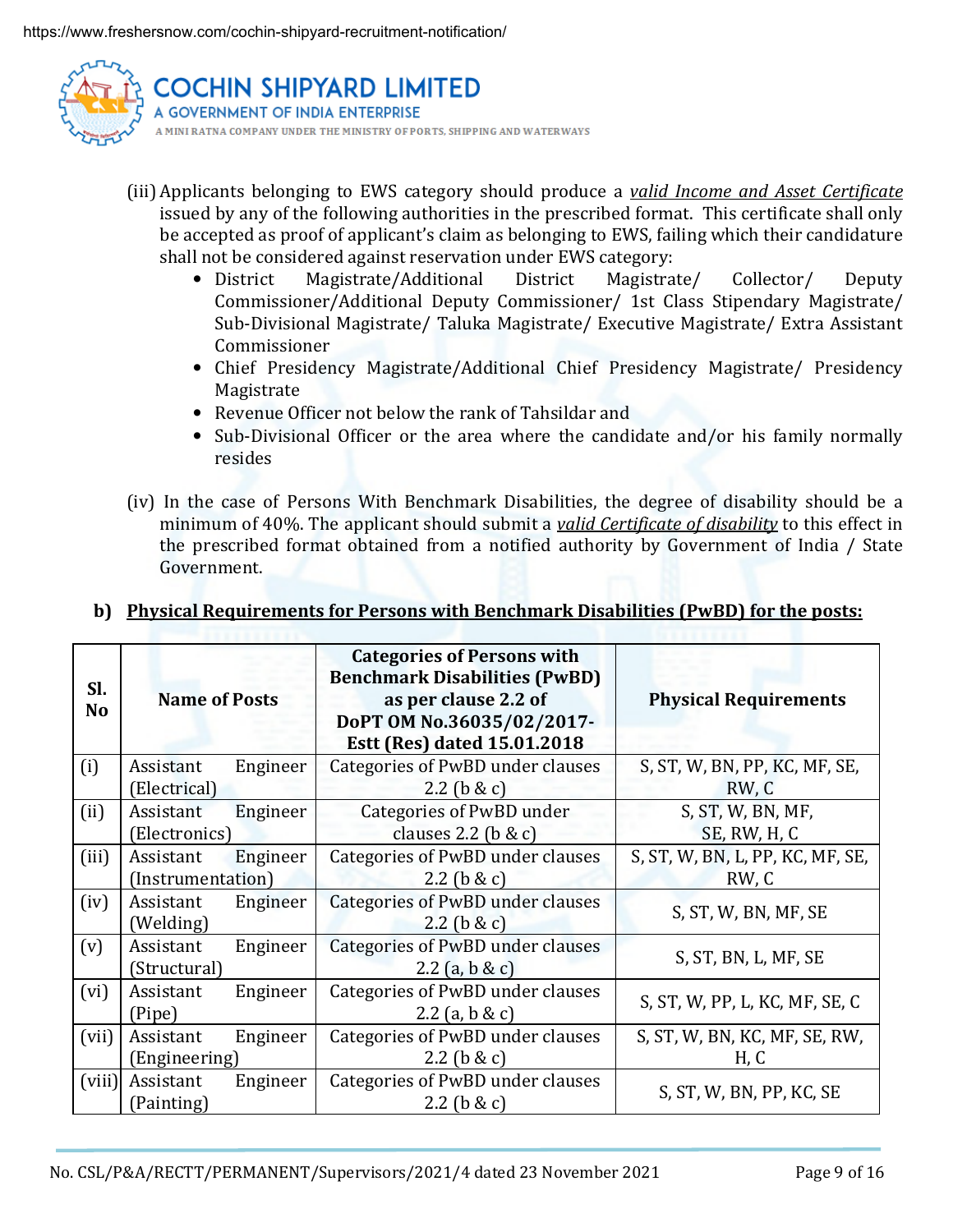

**IIN SHIPYARD LIMITED** 

ANY UNDER THE MINISTRY OF PORTS, SHIPPING AND WATERWAYS

| Sl.<br><b>No</b> | <b>Name of Posts</b>                                 | <b>Categories of Persons with</b><br><b>Benchmark Disabilities (PwBD)</b><br>as per clause 2.2 of<br>DoPT OM No.36035/02/2017-<br>Estt (Res) dated 15.01.2018 | <b>Physical Requirements</b> |
|------------------|------------------------------------------------------|---------------------------------------------------------------------------------------------------------------------------------------------------------------|------------------------------|
| (ix)             | Accountant                                           | Categories of PwBD under clauses<br>2.2 (b, $c & e$ )                                                                                                         | S, ST, MF, SE, RW, C         |
| (x)              | Assistant<br>Administrative Officer                  | Categories of PwBD under clauses<br>2.2 (a, b, c & e)                                                                                                         | S, ST, W, SE, RW, H, C       |
| (xi)             | Assistant<br>Engineer<br>(Information<br>Technology) | Categories of PwBD under clauses<br>2.2 (a, b, c & e)                                                                                                         | S, ST, W, SE, RW, BN, MF, C  |

For details on categories of PwBD, refer DoPT OM 36035/02/2017-Estt (Res) dated 15.01.2018 (Career Page).

Abbreviations used: S=Sitting, ST=Standing, W=Walking, BN=Bending, L=Lifting, KC=Kneeling & Crouching, JU=Jumping, PP=Pulling & Pushing, MF=Manipulation by Fingers, RW=Reading & Writing, SE=Seeing, H=Hearing, C=Communication

# c) Qualification:

- (i) The minimum qualification stipulated for the posts must be from a University or Institute or Examination Board recognized by AICTE or appropriate statutory authority or State or Central Government .
- (ii) For the posts at Sl nos. 1 to 9 & 11 to 12, applicants without prescribed qualification, but having higher qualifications such as B. Tech, M. Sc etc. shall not be considered.
- (iii) The applicants are required to fill in the exact percentage of marks scored by them in the qualifying examination in the online application submitted for the posts as applicable. Some Universities/Institutes / Examination Boards do not award Class or Percentage of marks and allot Aggregate Grade Points (e.g. CGPA/OGPA/CPI, etc.). In case University/Institute/ Examination Board defines criteria for conversion of Aggregate Grade Point into Class and/or percentage of marks, the same shall be accepted. However, where the University/ Institute/ Examination Board does not define criteria for conversion of Aggregate Grade Point into Class and/or percentage of marks, the Aggregate Grade Points may be multiplied by 10 to get the required percentage of marks.

## d) Experience:

(i) Experience acquired after the date of passing of the qualification stipulated as per item A above shall only be considered. Period of experience shall be reckoned as on 20 December 2021.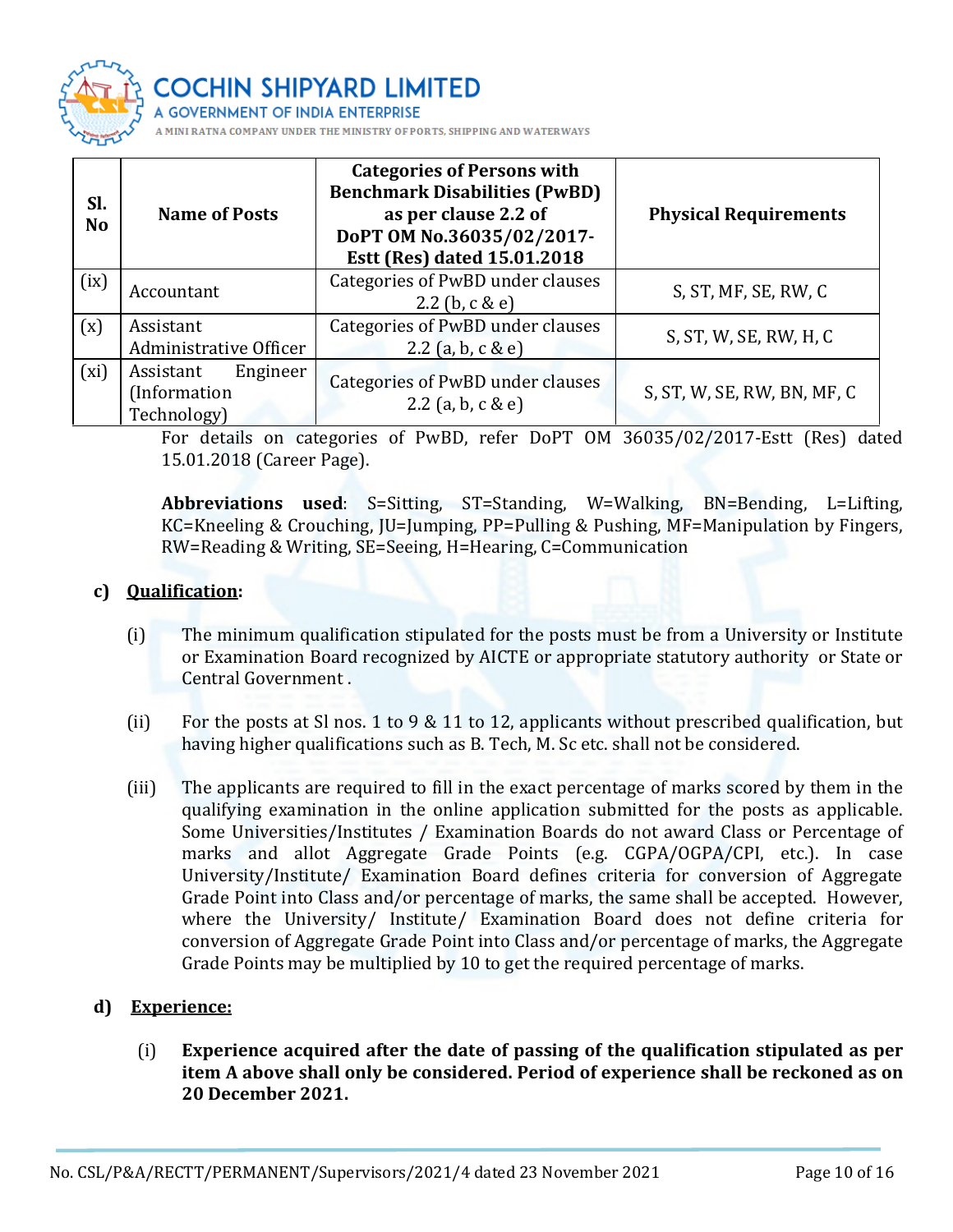

- (ii) The period of completed Apprenticeship Training in the relevant discipline/ trade under the Apprentices Act 1961, shall be treated as experience. Any training with remuneration shall also be treated as experience. However, the period of training shall not be counted to calculate 2 year supervisory experience.
- (iii) Experience Certificates obtained from Companies registered under the Companies Act 1956 or Foreign Companies of equivalent status shall only be considered for short listing and for consideration for selection.
- (iv) Applicants who are presently working in any company (Private / Public Sector / Govt), in the absence of experience certificate, should submit copy of Appointment / Offer letter issued by the company, latest Pay Slip / copy of last Pay drawn as proof of experience. For past employment, experience certificate indicating the date of joining as well as relieving should be submitted. During the certificate verification process, the candidates should produce all certificates in original to establish the experience claimed in their online application, failing which they shall not be considered for further selection.
- (v) Work experience obtained from contractors (Proprietary Firms and Partnership Firms) engaged by companies may be considered based on the endorsement of the Principal Employer on the certificates issued by the contractor. Such applicants are required to submit their experience certificates along with further proof such as ESI/EPF statements. Certificates of training issued by the contractors without the endorsement of the Principal Employer shall not be considered.
- (vi) Applicants in regular Government service or in Government owned industrial or other similar organizations should submit their applications online directly to CSL. However, such applicants are required to upload a declaration (as per Annexure  $-I$ ) that they have informed in writing to their employer that they have applied for the post notified by CSL. Candidature of such applicants will not be considered if objection if any received from the employer.
- (vii) Applicants who are Ex-servicemen should submit Discharge Certificate/ Book/ Pension Payment Order from the Armed Forces. Those ex-servicemen having qualification endorsed in their Discharge Certificate/ Book should have working experience in the relevant trade in the Armed Forces. Ex-servicemen claiming equivalency of qualification should produce certificate of equivalency or endorsement in the Discharge Certificate of the same with authority (refer order issued by the Govt of India), should produce certificates indicating qualification and work experience in the relevant trade/ discipline in the Armed Forces, as proof of experience and produce the same during certificate verification process. They should produce experience certificate from the authorities concerned, failing which their candidature shall not be considered.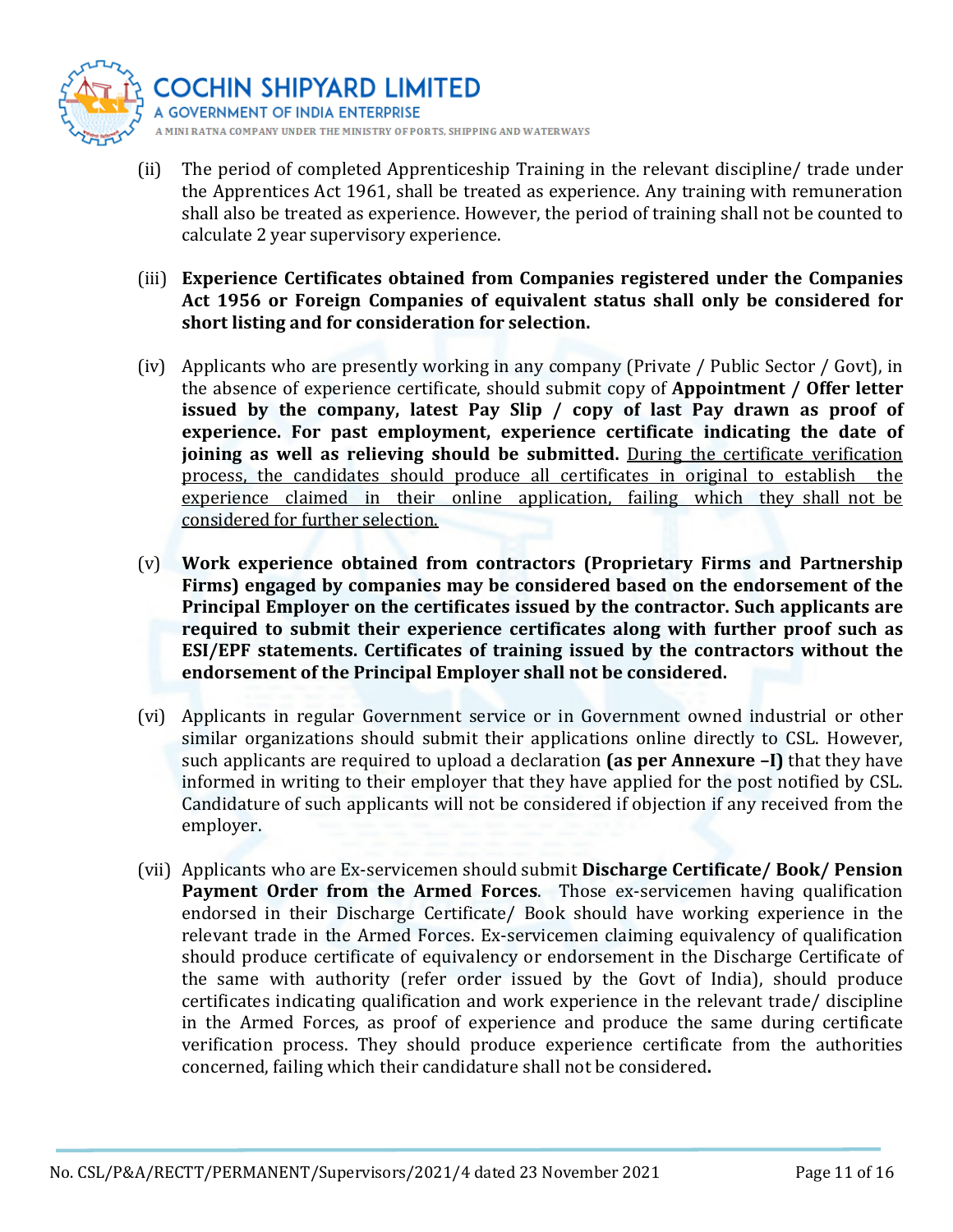

- (viii) Those ex-servicemen, on re-employment in any Government job on civil side after availing of the benefits given to him as an ex-serviceman, his ex-serviceman status for the purpose of re-employment in Government shall be governed by DoPT OM Nos. 36034/27/84- Estt (SCT) dated 02.05.1985, 36034/6/90-Estt(SCT) dated 02.04.1992 and 36034/1/2014-Estt (SCT) dated 14.08.2014. All ex-servicemen should submit an undertaking to this effect along with the online application, that he has not been reemployed in Government after availing the benefits for ex-servicemen.
- (ix) Applicants should clearly specify the nature of work performed and duties, responsibilities handled in the respective jobs, as well as experience certificate in proof of the same shall be uploaded while submitting their online application for the posts notified.

# e) Application Fee:

- (i) Application fee of  $\bar{x}$  400/-(Non refundable, plus bank charges extra) should be remitted using the Online payment options (Debit card/Credit card/Internet Banking/Wallets/UPI etc) which can be accessed through our Online application facility from 27 November 2021 to 20 December 2021. No other mode of payment shall be accepted.
- (ii) Applicants belonging to Scheduled Caste (SC)/ Scheduled Tribe (ST)/ Person with Benchmark Disabilities (PwBD) need not pay application fee. They are exempted from payment of application fee.
- (iii) All applicants for whom the fee is applicable, i.e. except those belonging to SC/ST/PwBD, should pay the application fee as stipulated in clause  $e(i)$  above. It is important to note that their candidature shall be considered only on receipt of application fee.

## f) How to Apply:

- (i) Applicants should go to the website www.cochinshipyard.in (Career page) and proceed to the link for online application. The application consists of two phases – Registration and Submission of application. Applicants should not submit more than one application to the same post. Application once submitted shall be final.
- (ii) Applicants meeting the notified requirements may go through the instructions (FAQ) on the online application page, complete the Registration and submit their application online through the online application facility from 27 November 2021 and the facility can be accessed through our website www.cochinshipyard.in (Career page). Application submitted direct or by any other mode shall not be accepted.
- (iii) Applicants should ensure that all the entries in the online application have been correctly filled in and application submitted successfully. Change in the data provided in the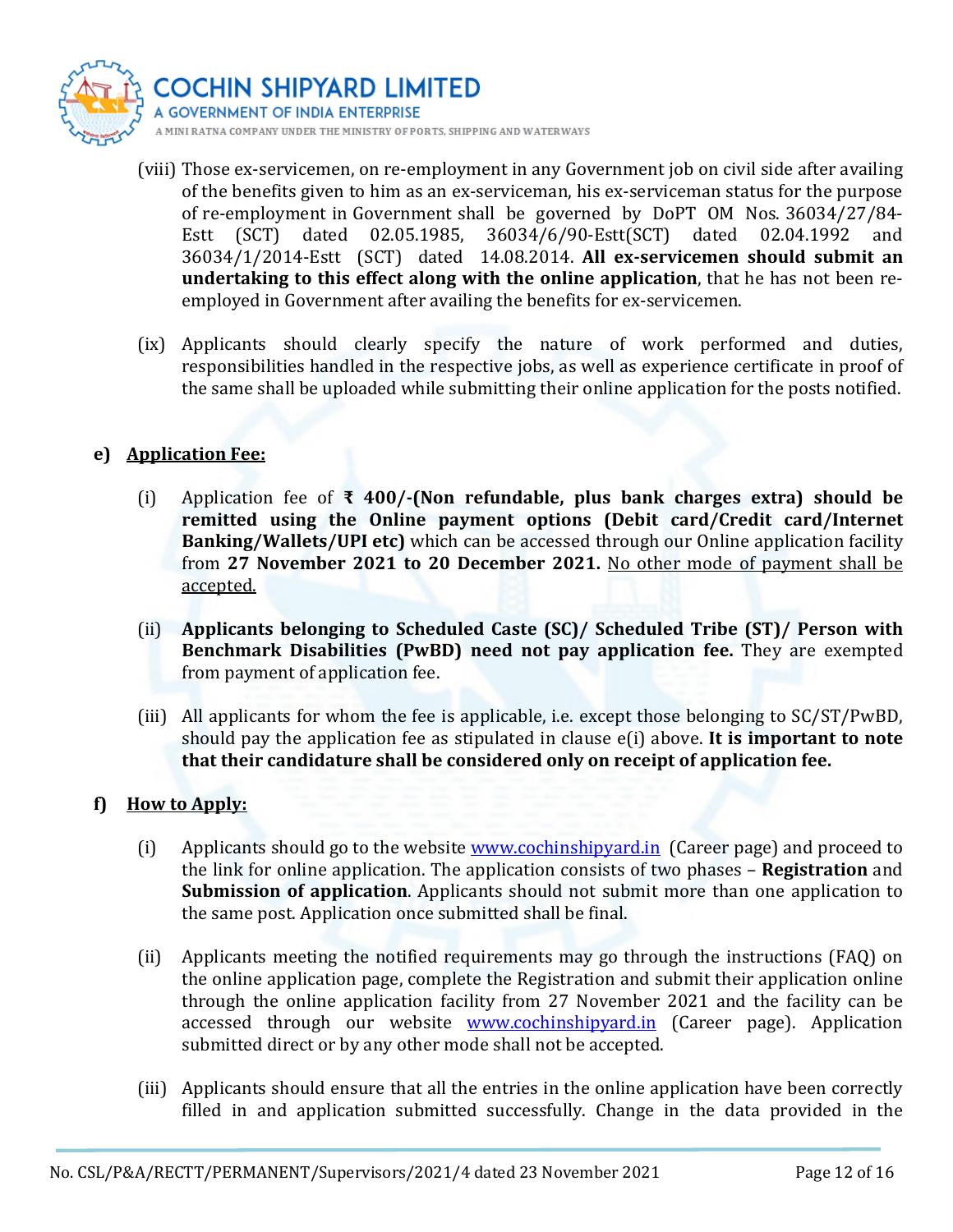

application after final submission of the same through online will not be considered. Filling of garbage/junk details in any of the fields can lead to rejection of application.

- (iv) Application must be complete in all respects as per this Advertisement Notification. Please note that incomplete applications shall not be considered.
- (v) After applying through online, applicants should retain a soft copy/ printout of the online application containing the unique registration number generated by the system for their reference. It is important to note that, the unique application number will be obtained only upon successful submission of online application. The Application Number on the online application should be quoted for any correspondence with CSL.
- (vi) Applicants need not send the online application print out/ certificates/ application fee in the form of DD/Challan/Cheque by post to Cochin Shipyard Ltd.
- (vii) The website will remain functional for the purpose of submitting applications from 27 November 2021 and the last date for submission of applications through online is 20 December 2021. In order to avoid heavy traffic in website on the last date that may result in non-submission of application, candidates are advised to log in to CSL website and submit applications well in advance before the last date. Those who apply on the last date of application may not get any troubleshooting assistance / technical support in the online application portal by email/phone after 1600hrs on the last date.
- g) General:
	- (i) Applicants are advised to make sure that they are meeting the eligibility requirements as per the vacancy notification for the posts before submitting the applications.
	- (ii) Definition of Ex-serviceman: Ex-serviceman is a person
		- (a) who has served in any rank whether as combatant or non-combatant in a Regular Army, Navy and Air Force of the Indian Union, and
			- (i) who either has been retired or relieved or discharged from such service whether at his own request or being relieved by the employer after earning his or her pension; or
			- (ii) who has been relieved from such service on medical grounds attributable to military service or circumstances beyond his control and awarded medical or other disability pension; or
			- (iii) who has been released from such service as a result of reduction in establishment;
		- (b) who has been released from such service after completing the specific period of engagement, otherwise than at his own request, or by way of dismissal, or discharge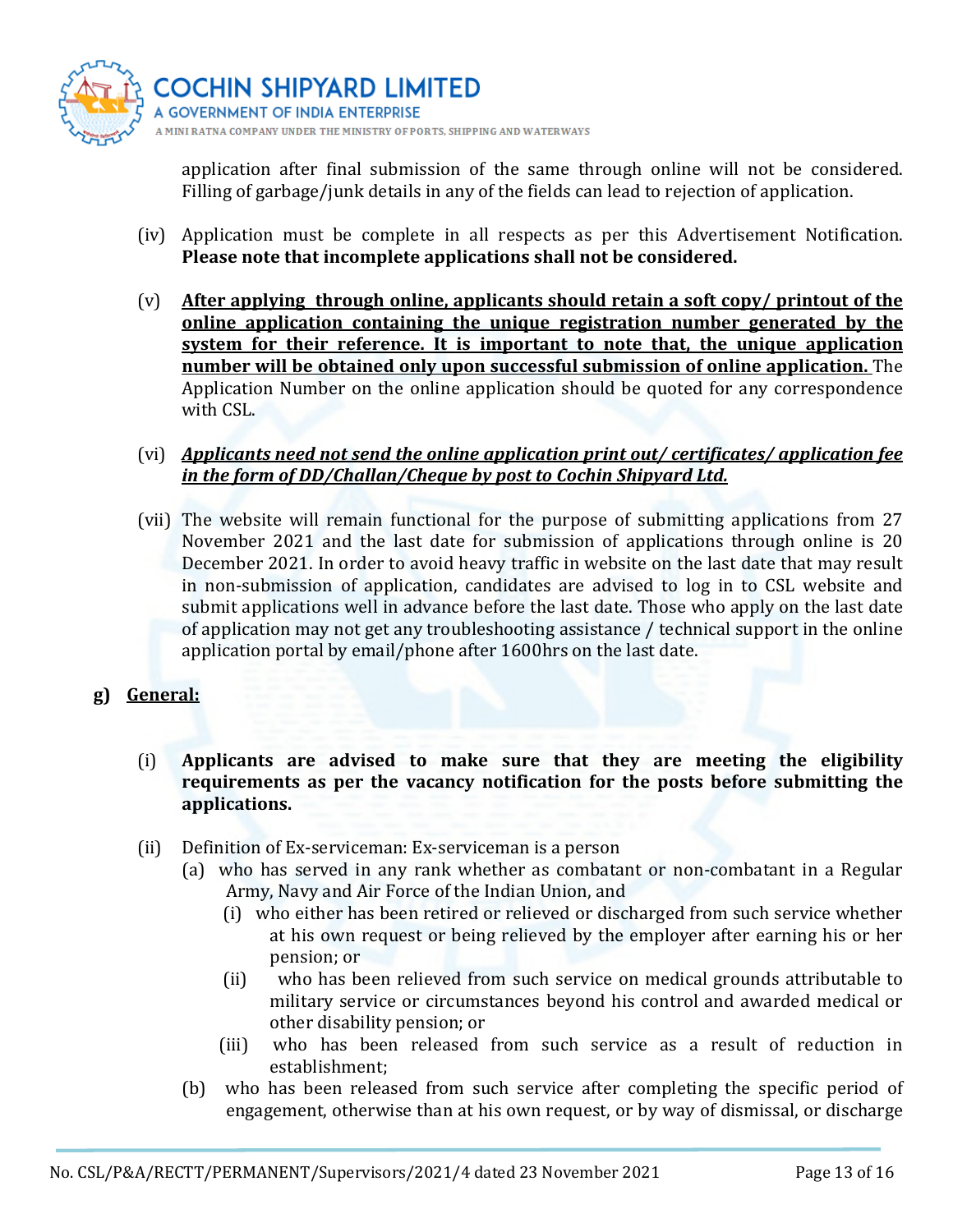

on account of misconduct or inefficiency and has been given a gratuity; and includes personnel of the Territorial Army, namely, pension holders for continuous embodied service or broken spells of qualifying service; Or

- (c) personnel of Army Postal Service who are part of Regular Army and retired from the Army Postal Service without reversion to their parent service with pension, or are released from the Army Postal service on medical grounds attributable to or aggravated by military service or circumstances beyond their control and awarded medical or other disability pension; Or
- (d) Personnel, who were on deputation in Army Postal Service for more than six months prior to 14thApril, 1987; Or
- (e) Gallantry award winners of the Armed Forces including personnel of Territorial Army; Or
- (f) Ex-recruits boarded out or relieved on medical ground and granted medical disability pension.
- (iii) CSL shall have the right to call for any additional documentary evidence from candidates in support of educational qualification, experience, other notified eligibility requirements as indicated in their online application, and information / replies to such queries should be only through the e-mail career@cochinshipyard.in . However, CSL shall not be responsible for any delay/non-receipt of such e-mails within the stipulated date and time. Replies to any such queries received after the stipulated date and time shall not be considered, and no further correspondence shall be entertained in this regard.
- (iv) Original Certificates of the short-listed candidates shall be verified again at the time of joining or at any other stage as decided by CSL. Candidature is purely provisional subject to verification of original certificates in proof of age, qualification, experience, caste, disability, medical fitness etc and meeting the notified eligibility requirements. At the time of certificate verification/joining, if the candidates short-listed above are found not meeting the eligibility requirements or fail to produce certificates in original or if at any stage, it is found that any information furnished by the candidate is false/incorrect or suppressing any relevant information, the candidate shall not be considered for selection and candidature will be cancelled/rejected without further notice.
- (v) No travelling allowance shall be paid to any candidate for appearing for Phase I. However, SC/ST/PwBD candidates appearing for the Phase II shall be reimbursed single to & fro sleeper class rail/bus fare as admissible for the posts as per company rules by the shortest route from the mailing address mentioned in their online application form to CSL, Kochi on production of proof. Candidates claiming travel re-imbursement are required to submit the copy of front page of **Savings bank passbook with account number and IFSC** code, at the time of certificate verification and the eligible amount of reimbursement shall be credited to their bank account through NEFT. Reimbursement of travel fare shall only be made to those candidates who submit the above details. However, at the time of certificate verification, if it is found that the candidate does not fulfil any of the notified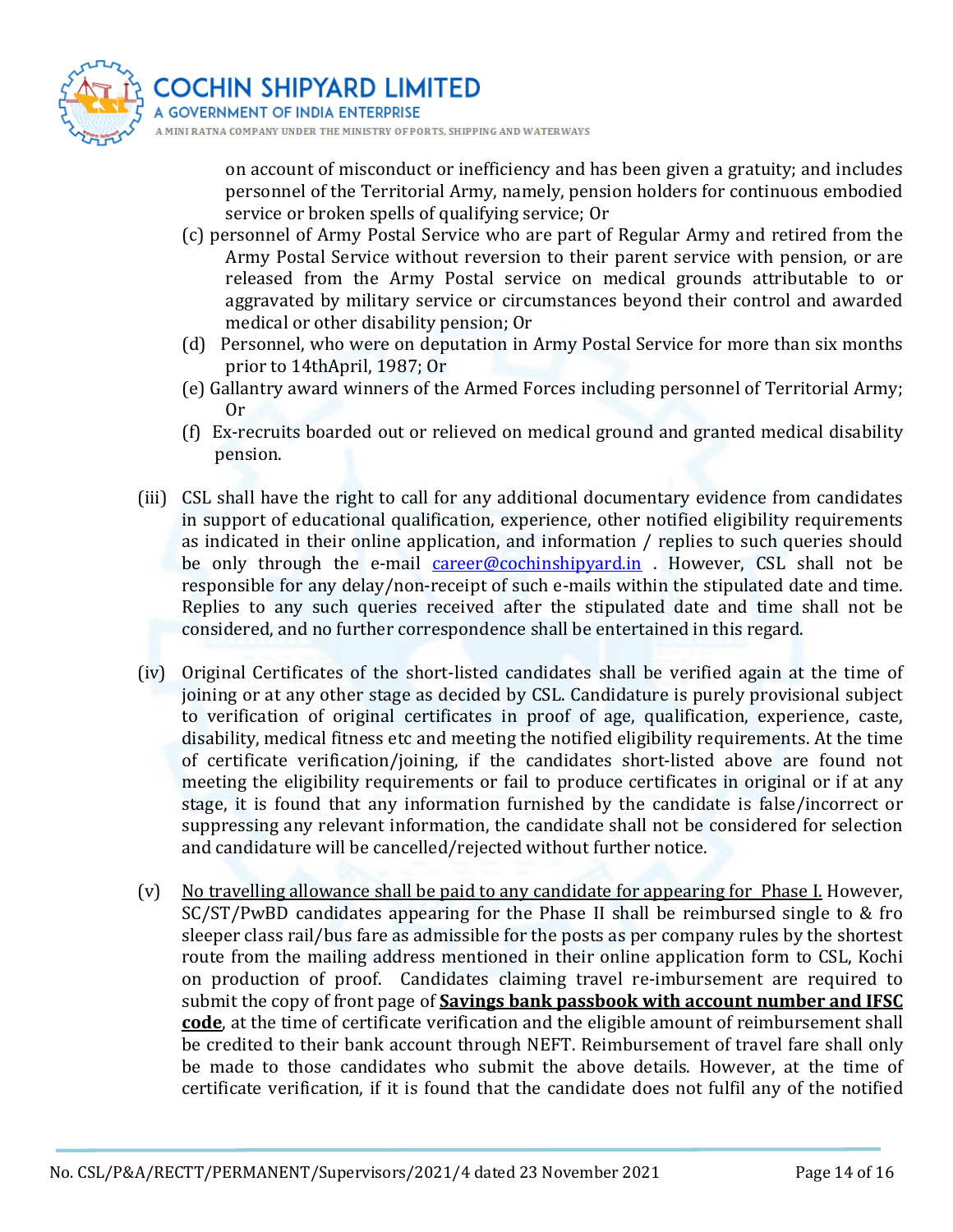

eligibility conditions, he/she shall neither be allowed to attend selection process nor be paid any travelling allowance.

## (vi) No correspondence regarding the rejection of application in case of ineligibility shall be entertained.

- (vii) Call letters shall not be sent to short-listed candidates by post. They shall be informed by e-mail/through CSL website to download call letter from www.cochinshipyard.in. Schedule of the selection shall be intimated to the shortlisted applicants through Email/CSL website (Career page). Candidates are requested to frequently check the above website (Career Page) for updates related to the selection.
- (viii) Mere submission of application through online, Issue of call letter and attending Phase I test shall not confer any right to the applicant of acceptance of candidature or cannot be construed as an acknowledgement of fulfilling the eligibility criterion.
- (ix) Appointment of selected candidates will be subject to verification of character and antecedents, and verification of caste certificates if applicable.
- (x) The candidates short-listed for appointment should undergo a medical examination in the hospitals as prescribed by CSL. The reports of such medical examination shall be examined by Medical Officer of CSL and the appointment of the candidate shall be subject to certification of Medical fitness by Medical Officer of CSL.
- (xi) CSL shall not bear any liability on account of salary/leave salary/gratuity/pension contribution etc, if any of previous employment of any candidate already working in Government/Public Sector Undertakings.
- (xii) Rank lists shall be maintained for all posts and shall be operated only in the event of occurrence of a vacancy caused by non-joining of a candidate from the rank list within the date of joining as stipulated in the offer of appointment issued to the candidate, OR, where a candidate joins the post and in the event of separation of a candidate on account of death or resignation or termination from the post during the validity period of the rank list. The validity period of the rank list shall be upto 18 months from the date of reporting of the last candidate, from the list of candidates advised to join on publication of the result, unless a fresh notification for the same post is issued. Vacancy which arose as stated above shall not be treated as a fresh vacancy.
- (xiii) The number of posts indicated at para A is based on present requirement and shall vary depending on the project requirements. Vacancies that may arise during the validity period of the rank list shall be filled up from that rank list at the discretion of CSL.
- (xiv) Notwithstanding the above or any other conditions, CSL reserves the right not to fill up the vacancies notified. Further, the filling up of the notified vacancies shall be subject to the